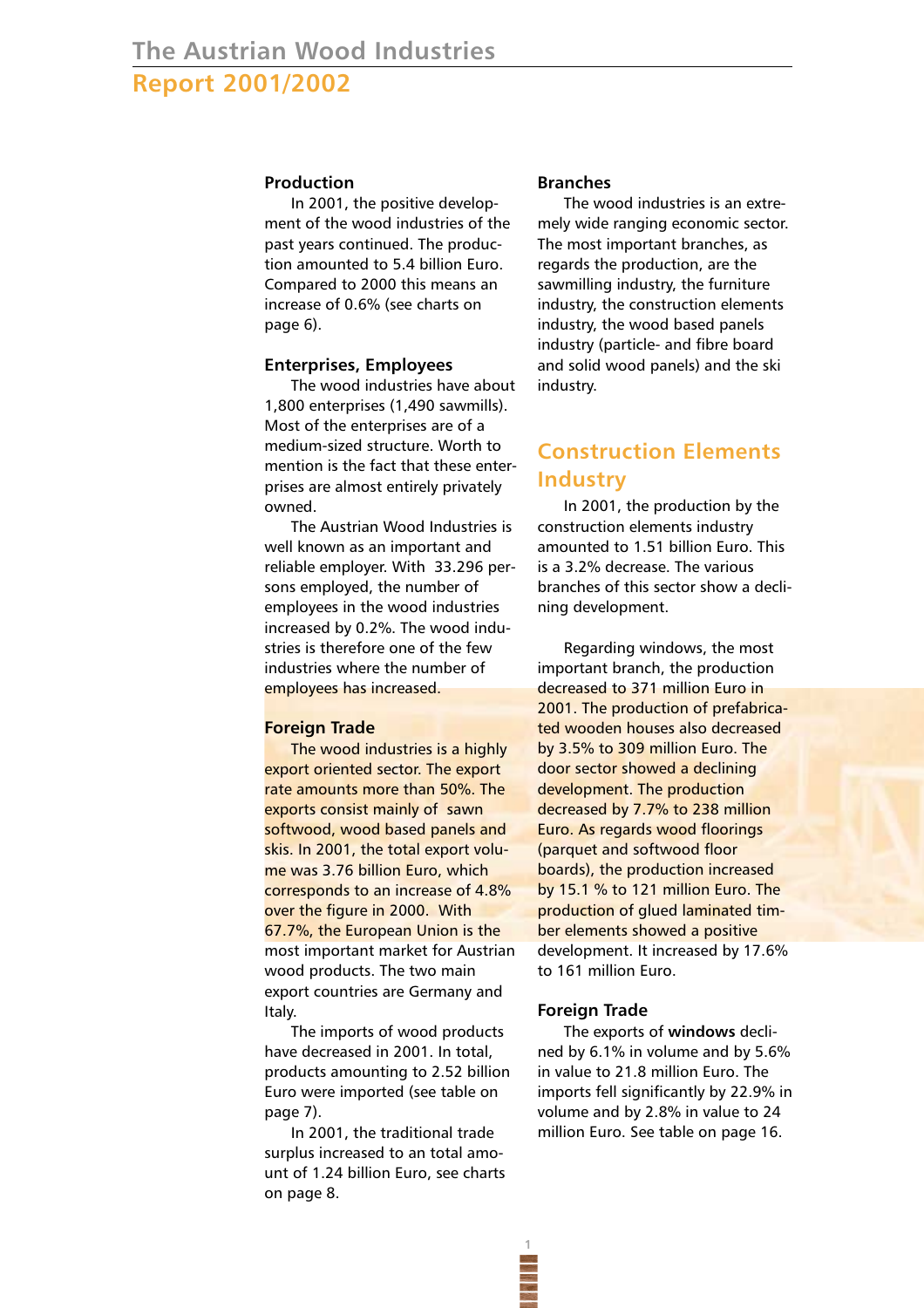As regards **doors**, the year 2001 was characterised by a marked increase in imports by 14.9% in volume and 6.6% in value. In total, doors amounting to 33.3 million Euro were imported. The export showed a downward trend in 2001. The decrease in exports amounted to 3.8% in value and 1.3% in volume. In total, the export amounted to 24 million Euro. See table on page 16.

Regarding **wood floorings**, the year 2001 showed a positive development of the exports. They increased by 15% in value to 87.8 Mio. Euro and by 17.9% in volume. The imports fell by 2.9% in value to 76.9 Mio. Euro but increased by 0.4% in volume. See table on page 16.

Regarding **laminated timber**, the exports show an increase of 49.2% in volume and 56.5 % in value to 83 million Euro. The imports also went up by 7.1% in value to 14 million Euro and by 16.1% in volume. Italy, with an export quota about 50%, is the main market for Austrian laminated timber.

# **Furniture Industry**

In 2001, the Austrian furniture industry produced furniture in the value of 1.36 billion Euro (- 0.2% as compared to 2000), of which 416 million Euro (24.7%) could be sold abroad  $(+ 7.5\%$  as compared to 2000). The volume of the Austrian domestic market in 2001 amounted to 1.68 billion Euro (- 3.2% as compared to the previous year).

Imports contributed a total of 741 million Euro (44%) to the home market in 2001. Compared to the

year 2000 imports decreased by 3.9%.

With the exception of "chairs and settees", all product categories recorded a drop in sales ranging between -6.0% (shop furniture) and -1.2% (kitchen furniture) in 2001 compared to the preceding year. By contrast, the market for seating systems property experienced a 6.3% growth rate compared to the year 2000.

The negative trend in the home market has been compensated, however, by increased successes in the export markets. Compared to the preceding year exports increased by 7.5% in 2001. Again "chairs and settees" are in the lead, being up significantly compared to the year 2000. Exports also rose considerably in the sectors seating systems for homes (+19.5% compared to the preceding year) and office furniture (+19.9%). In the other product categories exports have been on the decline.

Thus the production is recording a very slim plus of 0.2% compared to the year 2000. Whereas sales were up in the product groups "chairs and settees" (+18.5% compared to the preceding year), seating systems for homes  $(+7.3%)$ and office furniture  $(+1.5%)$ , drops in sales were recorded in the other categories.

# **Wood based Panels Industry**

In 2001, the domestic particle and fibre board producers manufactured wood based panels in the amount of 608.4 million Euro (in 2000: 572.6 million Euro). The total production included MDF boards amounted to 692.7 million Euro.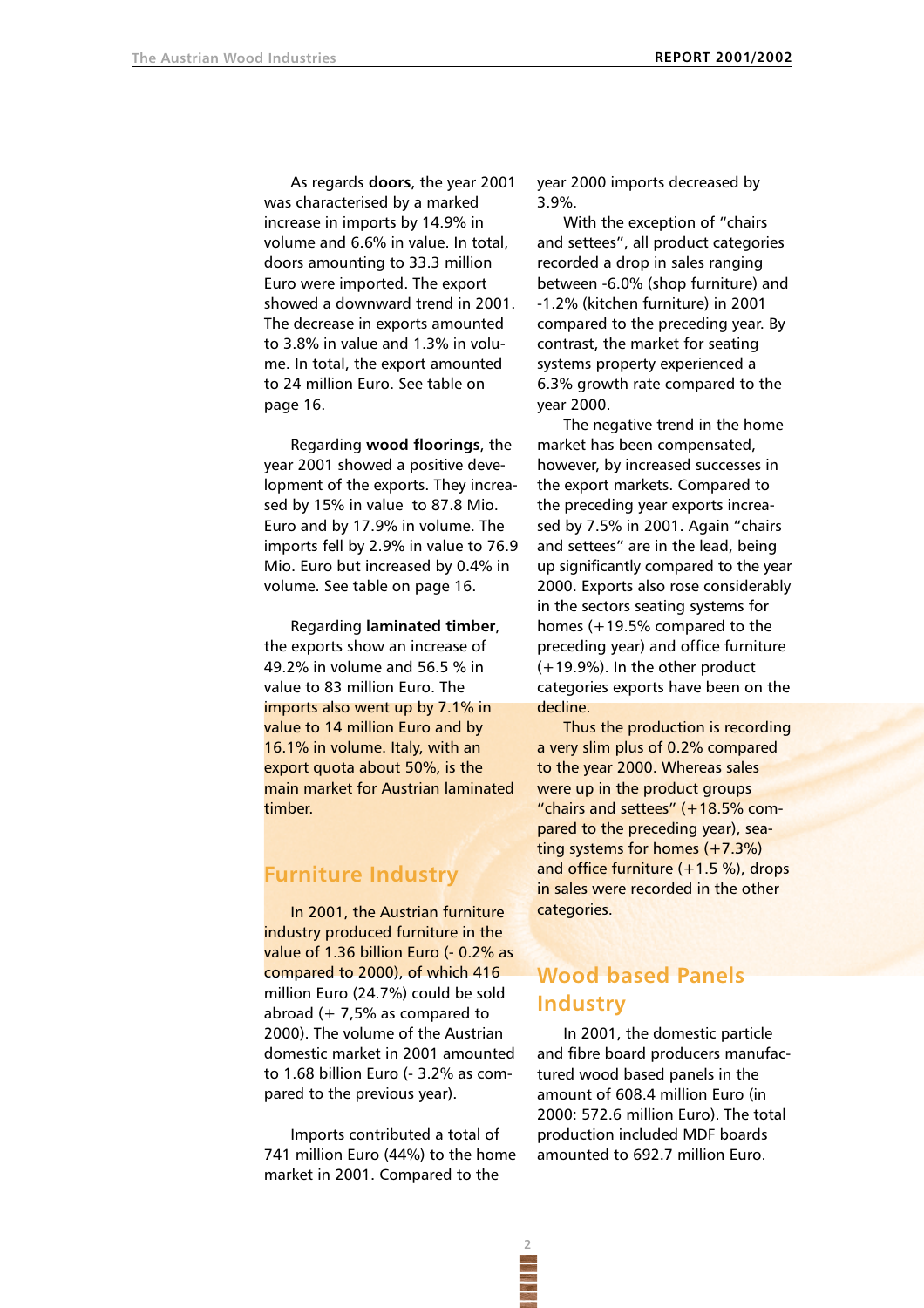The highest share thereof goes to the particle board production with 550.4 million Euro (in 2000: 521.1 million Euro). The value of the fibre boards produced amounted to approximately 58 million Euro (2000: 50.9 million Euro). The production of MDF boards amounted to 84.3 million Euro.

The volume of the particle and fibre boards produced was increased from 1.98 million  $m<sup>3</sup>$  in 2000 to 2.17 million  $m<sup>3</sup>$ . The growth in turnover was also due to a rise in production of processed products. The volume of MDF boards was 383.000 m<sup>3</sup>.

#### **Foreign Trade**

In 2001, the export share amounted to 80%. While the imports amounted to 115.3 million Euro (in 2000: 120.3 million Euro), the exports amounted to 559.4 million Euro (in 2000: 493.2 million Euro). This results in a trade surplus of about 444 million Euro in 2001 while in 2000 it amounted to 373 million Euro. See table on page 24.

### **A strong international position**

European-wide, domestic producers are the most important producers of wood based panels with a production volume of 15 million m<sup>3</sup> per year, which corresponds to an approximately 30 % share in the total European production volume of 50 million m<sup>3</sup>.

#### **Solid wood panels**

The production value of the three-ply and multiply-layer solid wood panels amounted to a total 73 million Euro. In 2001, the production value of the single layer solid wood panels amounted to 17.8 million Euro.

Regarding solid wood panels, the trade surplus in 2001 amounted to almost 70 million Euro. This is an increase of 7.7%. See table on page 26.

# **Sawmilling Industry**

The production by the Austrian Sawmilling Industry in 2001 amounted to 1.66 billion Euro. Compared to 2000 this means a decrease of 2%, which was characterised by the storm catastrophe of December 1999. The production of sawnwood amounted to 10.26 million  $m<sup>3</sup>$  (see table on page 27). The sawmilling industry comprises about 1,500 enterprises of which about 1,300 are small-scale, and the total number of persons employed is about 10,000.

#### **Foreign Trade**

In 2001, the **exports** of sawn softwood reached the 6 million  $m<sup>3</sup>$ mark. This means a decrease of 0.3% as compared to 2000 (6.02 million m<sup>3</sup>). In terms of value the sawmilling industry has exported a volume of almost 1 million Euro (in 2000: 1.04 billion Euro). See tables on page 28.

Approximately 2/3s of all the exports go to Italy, our main export market. In 2001, the exports grew by about 1% to 3.93 million  $m<sup>3</sup>$  as compared to  $2000$  (3.88 million  $m^3$ ).

The US market showed a positive development. The exports increased by almost  $30\%$  to  $242.000$  m<sup>3</sup>.

The Japanese market decreased by  $6\%$  to  $472.000$  m<sup>3</sup> sawn softwood.

**3**